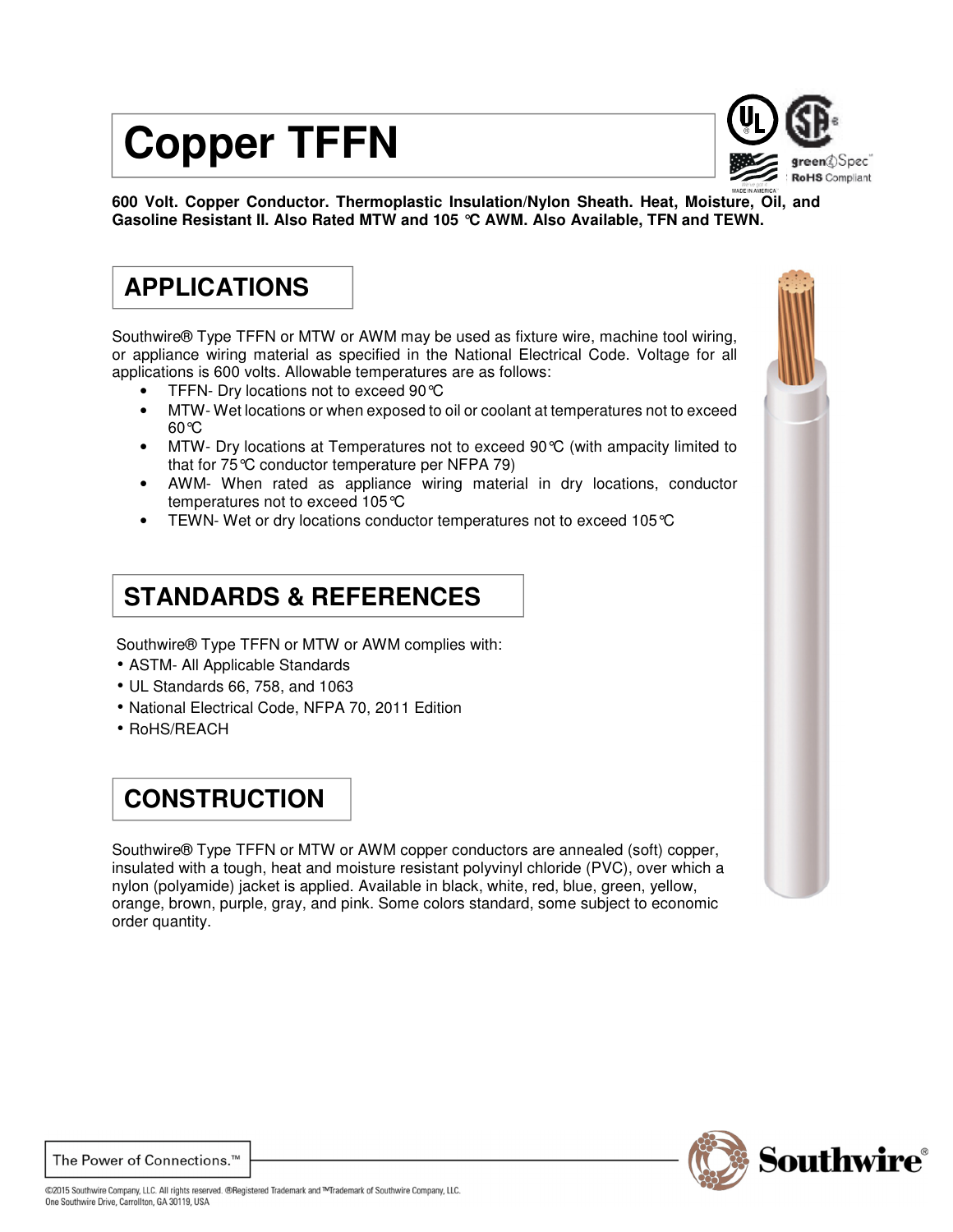## **TFFN**

| IFFIN     |                                                                                                                                                                          |                                                                                 |                           |                            |                                |                       |            |                  |  |
|-----------|--------------------------------------------------------------------------------------------------------------------------------------------------------------------------|---------------------------------------------------------------------------------|---------------------------|----------------------------|--------------------------------|-----------------------|------------|------------------|--|
| Conductor |                                                                                                                                                                          |                                                                                 |                           |                            | Approx.                        | Allowable Ampacities+ |            |                  |  |
| or kcmil) | Size (AWG No. of strands)                                                                                                                                                | Vinyl<br><b>Insulation</b><br>(mils)                                            | Nylon<br>Jacket<br>(mils) | Nominal<br>O.D.<br>(mills) | Net Wt.<br>Per 1000'<br>(lbs.) | TFFN                  | <b>MTW</b> | Standard Package |  |
| 18        | 16                                                                                                                                                                       | 15                                                                              |                           | 85                         |                                | 6                     |            | <b>DNF</b>       |  |
| 16        | 26                                                                                                                                                                       | 15                                                                              |                           | 99                         | 11                             | 8                     | 10         | <b>DNF</b>       |  |
|           | +Ampacities shown are for general use as specified by the National Electrical Code, 2011 Edition.<br>TFFN as specified by section 402.5 and MTW as specified by NFPA 79. | STANDARD PACKAGE CODE:<br>F - 500' Spool<br>N - 2000' Carton<br>D - 2500' Spool |                           |                            |                                |                       |            |                  |  |

#### **RECOMMENDED SAMPLE SPECIFICATIONS:**

Conductors shall be UL-listed Type TFFN or MTW or AWM gasoline and oil resistant II, suitable for operation at 600 volts as specified in the National Electrical Code.

Conductors shall be annealed copper, insulated with high-heat and moisture resistant PVC, jacketed with abrasion, moisture, gasoline, and oil resistant nylon, as manufactured by Southwire Company or approved equal.

| <b>TFN/TEWN</b> |                                                                                                                                                             |                                                                                 |                                  |                            |                                           |                        |                          |
|-----------------|-------------------------------------------------------------------------------------------------------------------------------------------------------------|---------------------------------------------------------------------------------|----------------------------------|----------------------------|-------------------------------------------|------------------------|--------------------------|
| Size<br>(AWG)   | No. of<br>strands                                                                                                                                           | Vinyl<br><b>Insulation</b><br>(mils)                                            | <b>Nylon</b><br>Jacket<br>(mils) | Nominal<br>O.D.<br>(mills) | Approx.<br>Net Wt.<br>Per 1000'<br>(lbs.) | Allowable<br>Ampacity+ | Standard<br>Package TFFN |
| 18              |                                                                                                                                                             | 15                                                                              | 5                                | 80                         |                                           | 6                      | <b>DNF</b>               |
| 18              | 7                                                                                                                                                           | 15                                                                              | 5                                | 85                         |                                           | 6                      | <b>DNF</b>               |
| 16              |                                                                                                                                                             | 15                                                                              | 5                                | 91                         | 10                                        | 8                      | <b>DNF</b>               |
| 16              |                                                                                                                                                             | 15                                                                              | 5                                | 96                         | 11                                        | 8                      | <b>DNF</b>               |
|                 | * Four 500' spools per carton.<br>+Ampacities shown are for general use as specified by the National Electrical Code,<br>TFN as specified by section 402.5. | STANDARD PACKAGE CODE:<br>F - 500' Spool<br>N - 2000' Carton<br>D - 2500' Spool |                                  |                            |                                           |                        |                          |

#### **RECOMMENDED SAMPLE SPECIFICATIONS:**

Southwire Type TFN conductors may be used as fixture wire and as permitted for fire protective signal circuits as specified in the National Electrical Code at conductor temperatures not to exceed 90 °C or 105 °C when used as AWM. Voltage rating for all applications is 600 volts.



The Power of Connections.<sup>™</sup>